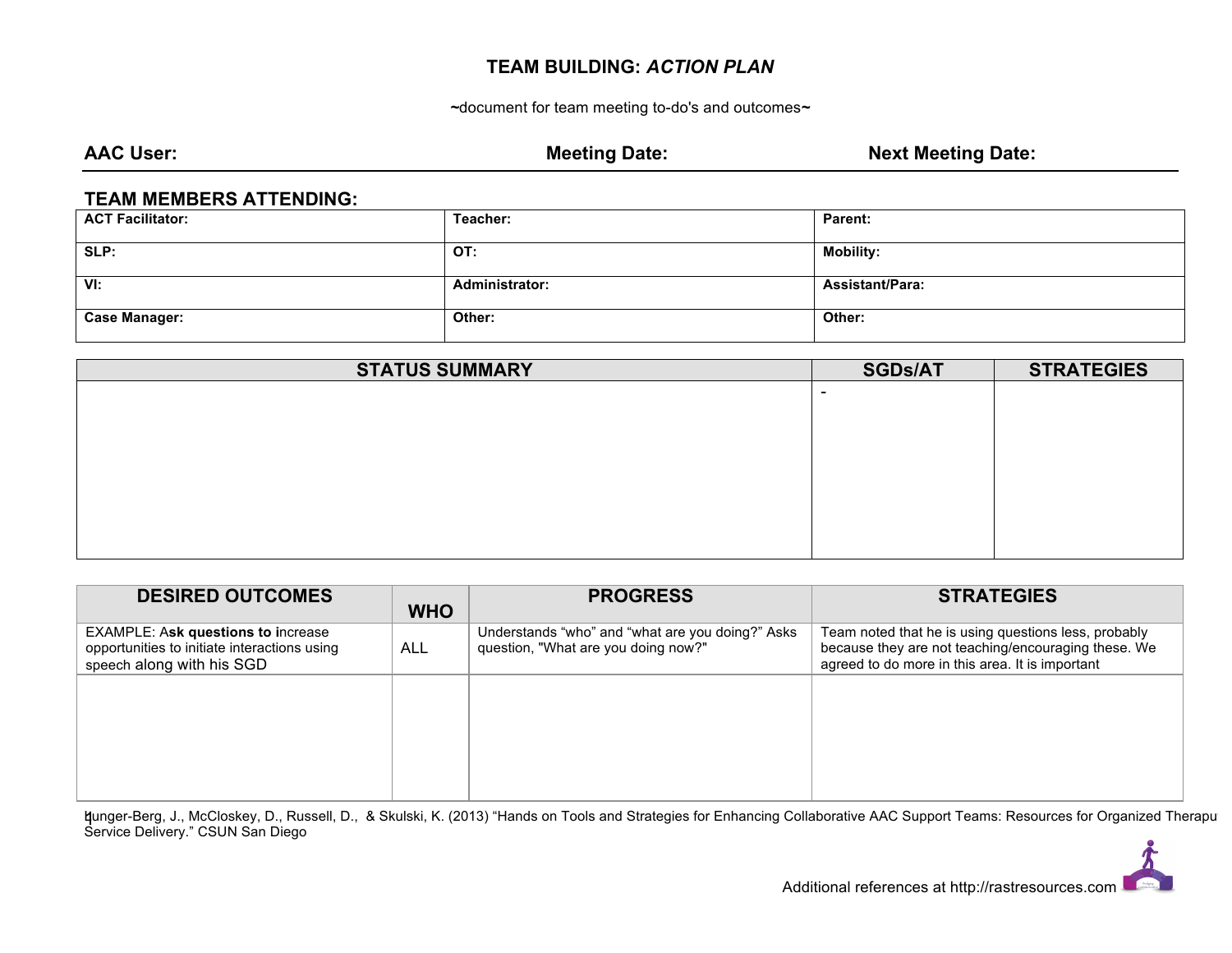# **TEAM BUILDING:** *ACTION PLAN*

*~*document for team meeting to-do's and outcomes*~*

### **TO DO LIST**

| <b>WHAT</b> | <b>WHO</b> | <b>BY WHEN</b> |
|-------------|------------|----------------|
|             |            |                |
|             |            |                |
|             |            |                |
|             |            |                |
|             |            |                |
|             |            |                |
|             |            |                |
|             |            |                |
|             |            |                |

Lunger-Berg, J., McCloskey, D., Russell, D., & Skulski, K. (2013) "Hands on Tools and Strategies for Enhancing Collaborative AAC Support Teams: Resources for Organized Theraputic **D**unger-Berg, J., McCloskey, D., Ru:<br>Service Delivery." CSUN San Diego